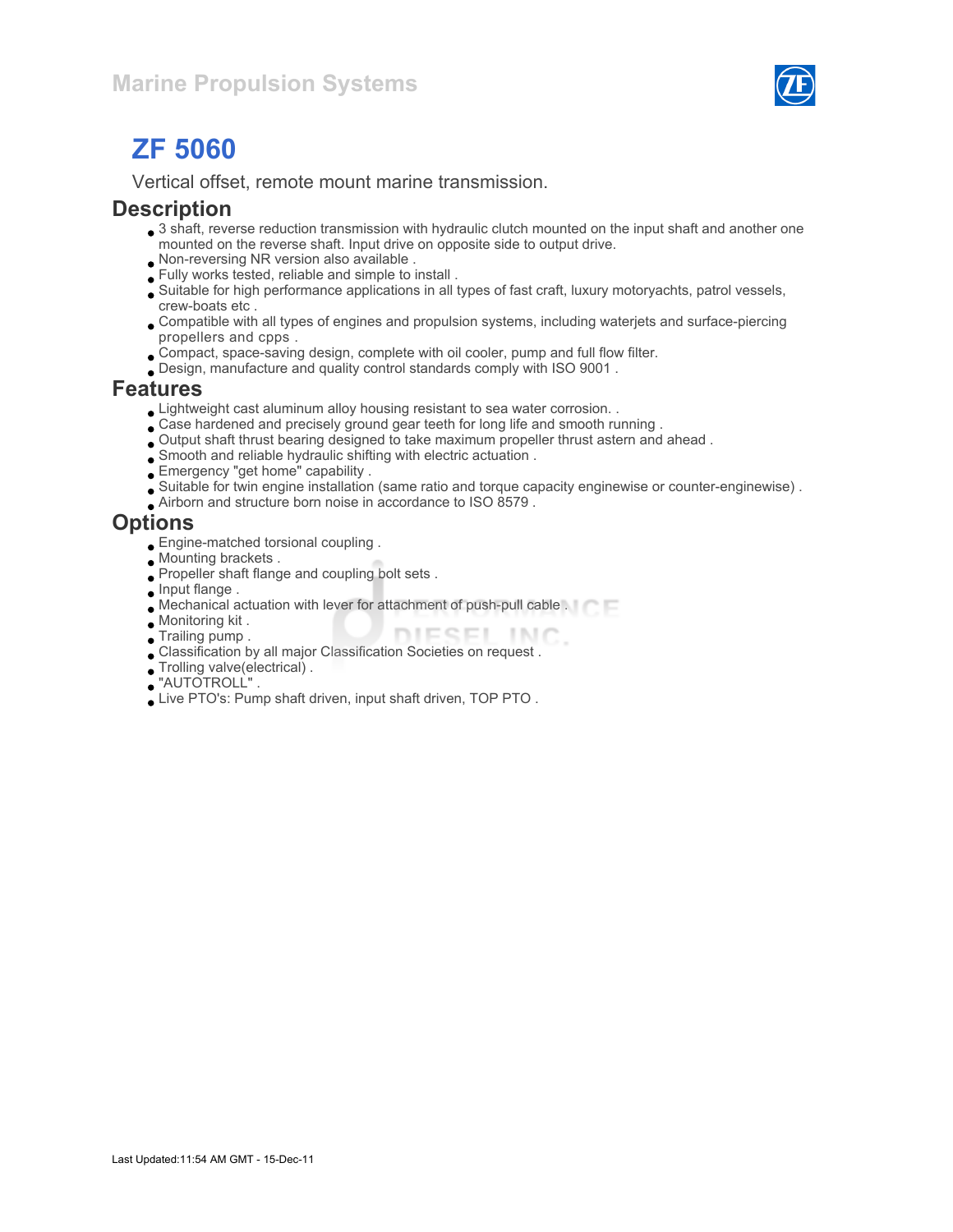

## Pleasure Duty

| <b>RATIOS</b>                                          | MAX.<br>POWER/RPM<br><b>INPUT POWER CAPACITY</b><br><b>TORQUE</b> |      |                                                  |                                             |           |    |    |    | MAX.<br><b>RPM</b> |    |      |
|--------------------------------------------------------|-------------------------------------------------------------------|------|--------------------------------------------------|---------------------------------------------|-----------|----|----|----|--------------------|----|------|
|                                                        | Nm                                                                | ftlb | <b>kW</b>                                        | hp                                          | <b>kW</b> | hp | kW | hp | kW                 | hp |      |
| 2450 rpm<br>2300 rpm<br>2100 rpm                       |                                                                   |      |                                                  |                                             |           |    |    |    |                    |    |      |
| 1.256*, 1.526, 1.771*, 2.031,<br>2.233*, 2.500, 2.731* | 9600                                                              | 7081 |                                                  | 1.0052 1.3480 2111 2831 2312 3100 2463 3303 |           |    |    |    |                    |    | 2600 |
| $\blacksquare$ 2.963                                   | 9010                                                              | 6645 | 0.9435 1.2652 1981  2657  2170  2910  2311  3100 |                                             |           |    |    |    |                    |    | 2600 |

\* Special Order Ratio.

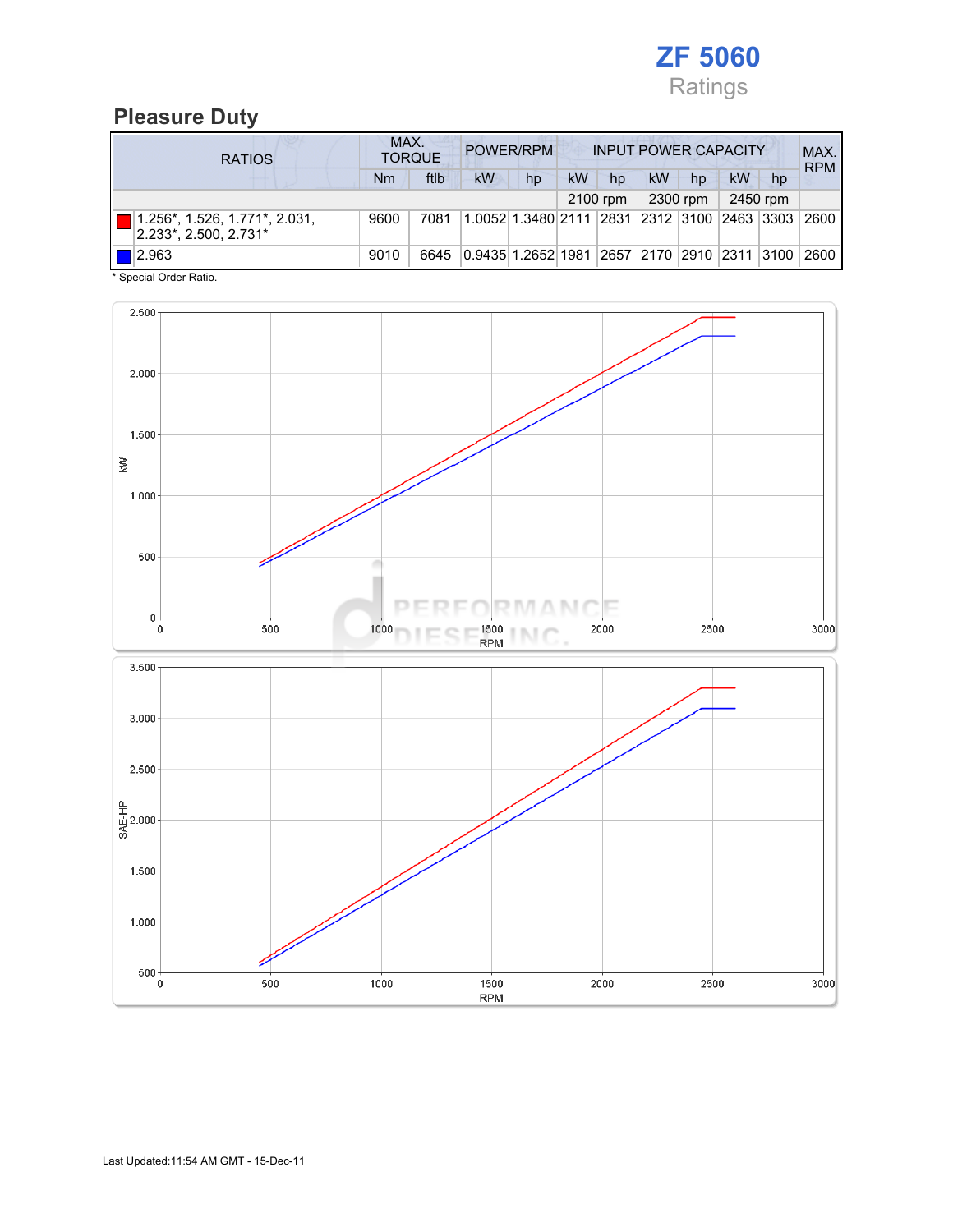

## Light Duty

| <b>RATIOS</b>                                          | MAX.<br>POWER/RPM<br><b>INPUT POWER CAPACITY</b><br><b>TORQUE</b> |      |                                                  |    |    |          |    |          |                    | MAX.<br><b>RPM</b> |      |
|--------------------------------------------------------|-------------------------------------------------------------------|------|--------------------------------------------------|----|----|----------|----|----------|--------------------|--------------------|------|
|                                                        | Nm                                                                | ftlb | <b>kW</b>                                        | hp | kW | hp       | kW | hp       | kW                 | hp                 |      |
|                                                        |                                                                   |      |                                                  |    |    | 1800 rpm |    | 2100 rpm |                    | 2300 rpm           |      |
| 1.256*, 1.526, 1.771*, 2.031,<br>2.233*, 2.500, 2.731* | 9300                                                              | 6859 | 0.9738 1.3059 1753  2351  2045  2742  2240  3004 |    |    |          |    |          |                    |                    | 2600 |
| $\blacksquare$ 2.963<br>$\mathbf{A} \cap \mathbf{A}$   | 9010                                                              | 6645 | 0.9435 1.2652 1698  2277  1981                   |    |    |          |    |          | 2657   2170   2910 |                    | 2600 |

Special Order Ratio.

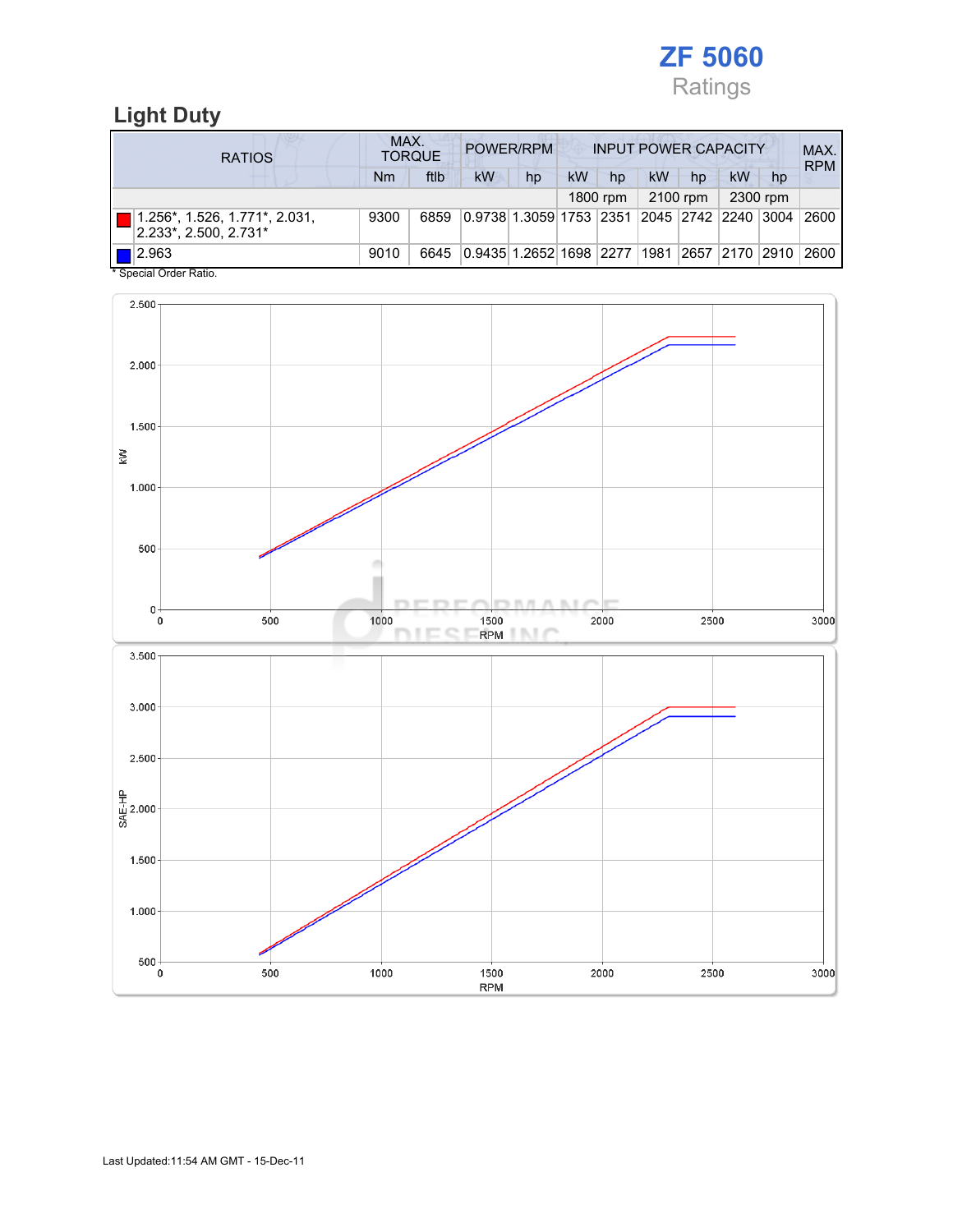## ZF 5060 Dimensions





| mm (inches)                                  |                |                |    |                |  |  |    |                                                                                                    |           |  |
|----------------------------------------------|----------------|----------------|----|----------------|--|--|----|----------------------------------------------------------------------------------------------------|-----------|--|
|                                              | B <sub>1</sub> | B <sub>2</sub> | H1 | H <sub>2</sub> |  |  | L2 | L <sub>3</sub>                                                                                     | Bell Hsg. |  |
|                                              |                |                |    |                |  |  |    | 295 (11.6) 425 (16.7) 425 (16.7) 270 (10.6) 690 (27.2) 776 (31.1) 565 (22.2) 149 (5.90) 180 (7.10) |           |  |
| Oil Capacity Litre (US qt)<br>Weight kg (lb) |                |                |    |                |  |  |    |                                                                                                    |           |  |
| 740 (1,628)<br>40.0 (42.4)                   |                |                |    |                |  |  |    |                                                                                                    |           |  |
|                                              |                |                |    |                |  |  |    | l— D                                                                                               |           |  |

#### Output Coupling Dimensions NCE

|       |  |  |  |                |  | <b>Bolt Holes</b> |     |                                                                        |      |  |
|-------|--|--|--|----------------|--|-------------------|-----|------------------------------------------------------------------------|------|--|
|       |  |  |  |                |  |                   | No. | Diameter (E)                                                           |      |  |
| mm in |  |  |  | mm in mm in mm |  |                   |     | mm                                                                     |      |  |
|       |  |  |  |                |  |                   |     | $\vert$ 265   10.4   230   9.06   175   6.89   25.0   0.98   15   22.2 | 0.87 |  |